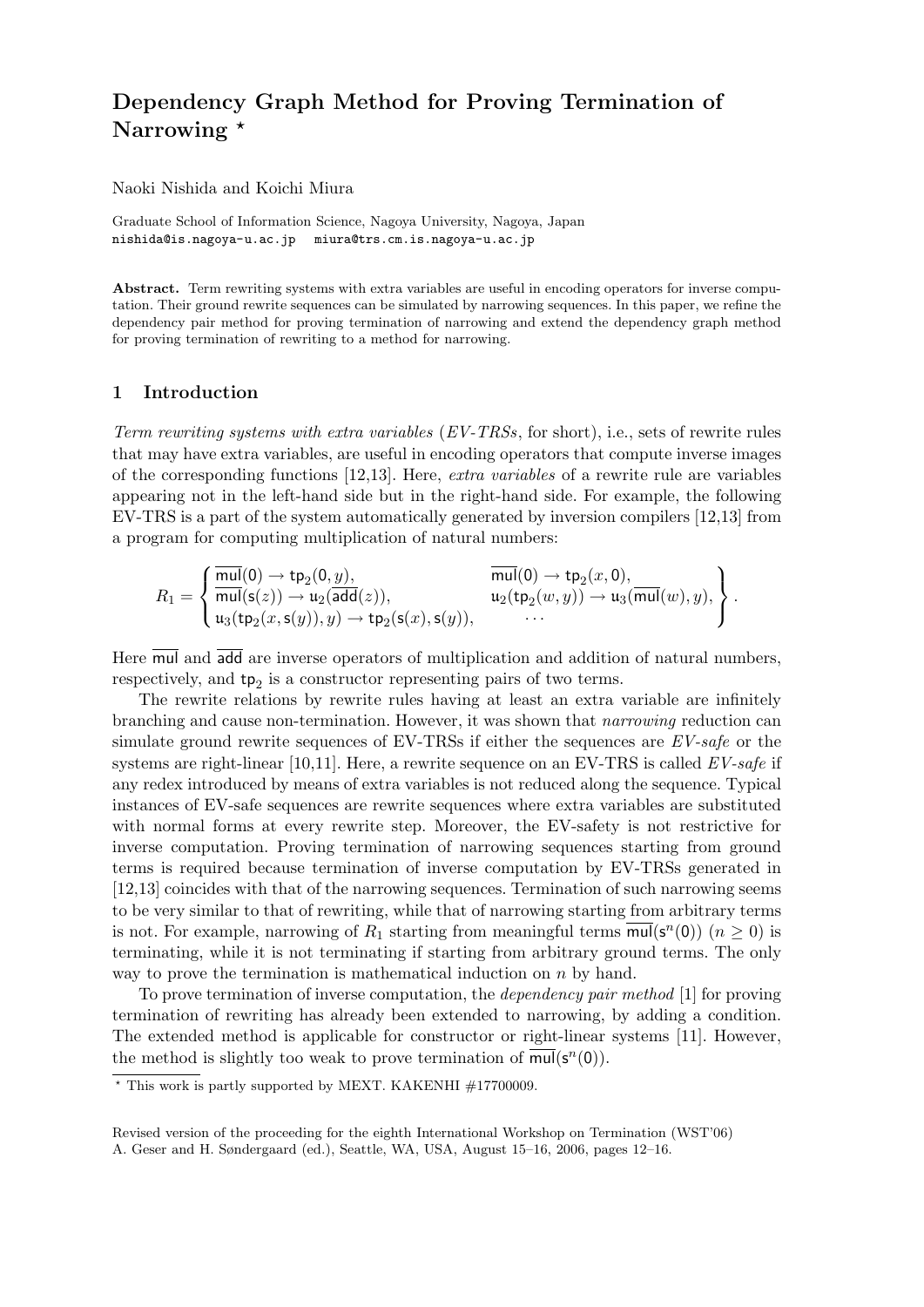In this paper, we refine the dependency pair method extended in [11], that is, we remove the additional condition on the original method [1]. This refinement fills a gap between the methods for rewriting and narrowing starting from ground terms. We also extend the *dependency graph method* [1] for proving termination of rewriting, which is stronger than the dependency pair method, for proving termination of the narrowing. These methods are also applicable to either constructor or right-linear systems. One of the differences between the dependency graph methods for rewriting and narrowing is that an additional condition is imposed on argument filterings used in the method to maintain the groundness of sequences obtained by applying the argument filterings to dependency chains of narrowing.

A similar method for proving termination of narrowing was proposed by J. Christian [3]. This method corresponds to the well-known termination proof method that *R* is terminating if and only if there exists a reduction order  $>$  such that  $R \subseteq > [8]$ , where the left-hand sides of rules are *flat*. At every step of narrowing of the TRSs, the number of kinds of variables does not increase. Therefore, the method for rewriting works well for narrowing. However, it seems to be difficult to apply this method to the termination proof of EV-TRSs, since the existence of extra variables impedes the main feature of this method.

This paper follows the basic notions of term rewriting [2,14], and the definition of *argument filterings* in [6]. *Extra variables* of a rewrite rule  $l \rightarrow r$  are variables not in *l* but in *r*. A *TRS with extra variables* (*EV-TRS*, for short) is a set of rewrite rules that may have extra variables. The set of all variables in a term t is denoted by  $Var(t)$ . *Narrowing* of EV-TRSs is defined similarly to that of TRSs [5]. Let *R* be an EV-TRS. A term *s* is said to be *narrowable* into a term *t* at a non-variable occurrence *p*, written as  $s$   $\sigma$ <sub> $|v_{ar(s)} \sim$ <sup>*p*</sup></sup>*p*</sub> *R t*, if there exist a variant  $\rho' : l \to r$  of a rewrite rule  $\rho$  in *R* and a substitution  $\sigma$  such that  $t \equiv (s[r]_p)\sigma$  and  $\sigma$  is a most general unifier of  $s|_p$  and *l*. The relation  $\leadsto_R$  is called *narrowing* of *R*. A term that is reachable from a ground term is said to be *with a ground antecedent*. We simply say that narrowing on terms with ground antecedents is *narrowing with ground antecedents* (*GA-narrowing*, for short), that is, the binary relation  $\widetilde{G}$ <sup>A</sup> *R*  $=\{(s,t) \mid s \leadsto_R t, (\exists s_0 \in \mathcal{T}(\mathcal{F}), s_0 \stackrel{*}{\leadsto}_R s)\}.$  For example, the set  $R_2 = \{\mathsf{f}(x,0) \to \mathsf{s}(x),$  $g(x) \to h(x, y)$ ,  $h(0, x) \to f(x, x)$  *}* is an EV-TRS. The ground term  $g(0)$  is narrowable by three steps to  $\mathsf{s}(0)$ , that is,  $\mathsf{g}(0) \rightsquigarrow_{R_2} \mathsf{h}(0,y) \rightsquigarrow_{R_2} \mathsf{f}(y,y)$   $\{y \mapsto 0\}^{\sim \sim} R_2$   $\mathsf{s}(0)$ .

#### **2 Dependency Pair Method for Narrowing**

In this section, we refine the dependency pair method for narrowing [11].

Unlike the case of rewriting, the approach by dependency pairs is not applicable to all EV-TRSs [11]. It is applicable to the systems whose narrowing has the *TRAT property*, which is necessary to guarantee the existence of 'minimal' dependency chains for infinite sequences. Let *R* be an EV-TRS and  $\rightarrow$  be a subset of either  $\rightarrow_R$  or  $\rightsquigarrow_R$ . An infinite  $\rightarrow$ sequence is said to be *almost terminating with respect to*  $\rightarrow$  if every proper subterm of its initial term is terminating with respect to *→*. An almost terminating *→*-sequence is said to be *top-reduced* if it contains a reduction step at the root (top) position. An infinite *→* sequence *has a TRAT sequence* if there exists a subterm of its initial term, which causes a top-reduced almost terminating *→*-sequence. The relation *→* has the *TRAT property* (*topreduced almost terminating property*) if every infinite *→*-sequence has a TRAT sequence. Unfortunately, narrowing does not generally have the TRAT property.

*Example 1.* Consider the TRS  $R_3 = \{f(f(x)) \rightarrow x\}$  over a signature with a binary symbol c. We have the infinite  $\leadsto_{R_3}$ -sequence  $c(f(x),x)$   $_{\{x\mapsto f(x')\}} \leadsto_{R_3} c(x',f(x'))$   $_{\{x'\mapsto f(x'')\}} \leadsto_{R_3}$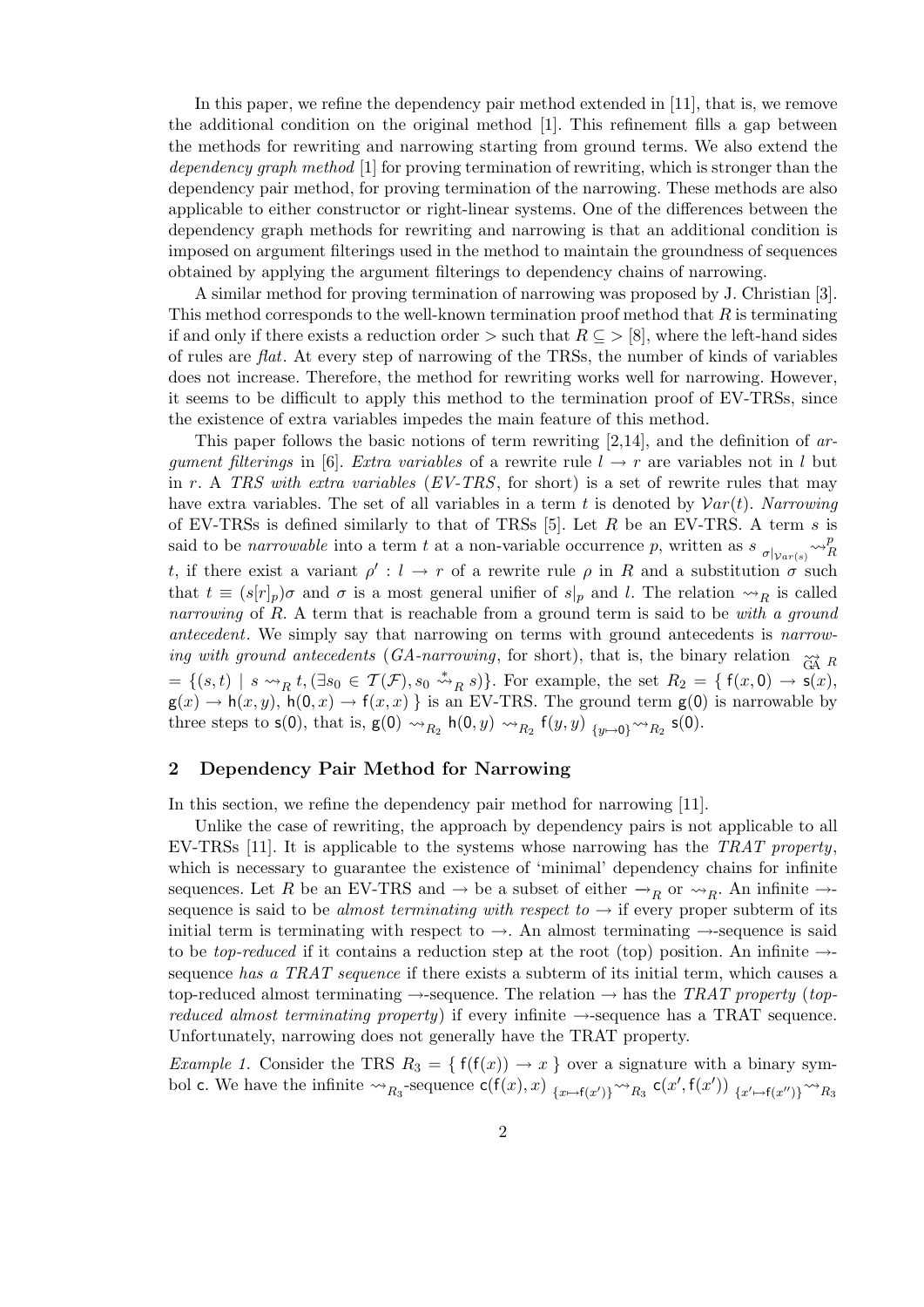$c(f(x''), x'') \rightsquigarrow_{R_3} \cdots$ . Since the above infinite almost-terminating sequence is not topreduced, narrowing of *R*<sup>3</sup> does not have the TRAT property.

However, narrowing of EV-TRSs in some classes has the TRAT property.

**Proposition 2 ([11]).** *Let R be an EV-TRS.*

- If *R* is right-linear, then  $\rightsquigarrow_R$  has the TRAT property on linear terms.
- If  $R$  is a constructor system, then  $\rightsquigarrow_R$  has the TRAT property.

*Dependency pairs* of EV-TRSs are defined similarly to those of TRSs [1] (see [11]). The set of all dependency pairs of *R* is denoted by *DP*(*R*). *R-chains* are sequences of dependency pairs that are in turn connected with the rewrite relation of *R*. Chains for narrowing are defined similarly by connecting dependency pairs with the narrowing of *R*.

**Definition 3** ([11]). Let *R* be an EV-TRS. A sequence  $\langle s_1, t_1 \rangle$   $\langle s_2, t_2 \rangle$   $\cdots$  of dependency pairs of *R* is called an *R*-narrowing-chain if there exist terms  $u_1, u_2, \cdots$  and substitutions  $\sigma_1, \sigma_2, \cdots$  such that  $u_1 \leadsto_{\{s_1 \to t_1\}}^{\varepsilon} t_1 \sigma_1 \stackrel{*}{\leadsto}_{R}^{\varepsilon} u_2 \leadsto_{\{s_2 \to t_2\}}^{\varepsilon} t_2 \sigma_2 \stackrel{*}{\leadsto}_{R}^{\varepsilon} \cdots$  where  $Var(u_i)$  $Var(s_i, t_i) = \emptyset$  and  $\sigma_i$  is a most general unifier of  $s_i$  and  $u_i$ . In particular, the sequence is said to be *with a ground antecedent* if there exists a ground term  $s_0$  such that  $s_0 \stackrel{*}{\leadsto} \tilde{s}_R^{\lt} u_1$ .

To refine the method in [11], we prepare the following lemma.

**Lemma 4.** Let R be an EV-TRS,  $(\succsim, \succ)$  a reduction pair,  $\pi$  an argument filtering, *s* and t terms, and  $\delta$  a substitution. If  $s \underset{\delta \sim R}{\sim} t$  and  $\pi(R) \subseteq \Sigma$  (respectively  $s \underset{\delta \sim \epsilon}{\sim} \{l \rightarrow r\}$  t and  $l \succ$  $r \subseteq \Sigma$ ), then  $\pi(s\delta) \succeq \pi(t)$  (respectively  $\pi(s\delta) \succ \pi(t)$ ).

The dependency pair method [1] for proving termination of rewriting was extended for GA-narrowing and narrowing in [11], and the extended method is refined as follows.

**Theorem 5.** Let R be an EV-TRS, and suppose that  $\rightsquigarrow_R$  has the TRAT property. R is *terminating with respect to*  $\underset{\text{GA}}{\sim}$  *R if and only if there exist a reduction pair* ( $\gtrsim$ ,  $\succ$ ) *and an argument filtering π such that*

 $(a)$   $\pi(R) \subseteq \sum$  *and*  $\pi(\mathcal{DP}(R)) \subseteq \sum$ .

*R is terminating with respect to*  $\leadsto_R$  *if* ( $\succsim$ ,  $\succ$ ) *and*  $\pi$  *satisfy (a) and* 

*(b)* for all pairs  $\langle s, t \rangle \in DP(R)$ ,  $\pi(t)$  is ground.

*Proof (Sketch).* By using Lemma 4 instead of Lemma 4.14 [11] in the proof of Theorem 4.16 [11], we can easily construct from an infinite *R*-narrowing-chain an infinite sequence on  $\succ$ . It follows from Theorem 4.9 in [11] that  $\underset{\text{GA}}{\sim}$  *R* is not terminating.  $\square$ 

Condition (a) is the same as that in the case of rewriting. The refined point from the method in [11] is the removal of the restriction against argument filterings and the condition " $\pi(R)$ *∪*  $\pi(\mathcal{DP}(R)) \subseteq \mathcal{D}_{\mathcal{V}ar}$ " where  $\mathcal{D}_{\mathcal{V}ar} = \{(s,t) \mid \mathcal{V}ar(s) \supseteq \mathcal{V}ar(t)\}$ . Condition (b) guarantees that every infinite narrowing-chain not starting from any non-ground term has a postfix sequence that is a narrowing-chain with a ground antecedent. This guarantee reduces termination of narrowing to that of GA-narrowing.

*Example 6.* Consider the EV-TRS  $R_2$  again. The dependency pairs of  $R_2$  are  $\langle \mathsf{g}^\sharp(x), \mathsf{h}^\sharp(x,y) \rangle$ and  $\langle h^{\sharp}(0,x), f^{\sharp}(x,x) \rangle$ . Let  $\pi_2$  be an argument filtering such that  $\pi_2(f) = \pi_2(g) = \pi_2(h)$  $\pi_2(f^{\sharp}) = \pi_2(h^{\sharp}) = [ ]$  and  $\pi_2(g^{\sharp}) = [1]$ , and  $>$  be a precedence over  $\{f, g, h, s, 0, f^{\sharp}, g^{\sharp}, h^{\sharp}\}$  such that  $\mathsf{g}^{\sharp} > \mathsf{h}^{\sharp} > \mathsf{f}^{\sharp} \geq \mathsf{f} = \mathsf{g} = \mathsf{h} = \mathsf{s} = 0$ . Then we have  $\pi_2(R_2) \subseteq \geq_{\mathsf{Ipo}}$  and  $\pi_2(\mathcal{DP}(R_2)) \subseteq$  $>$ <sub>lpo</sub>, and hence  $\underset{\text{GA}}{\sim} R_2$  is terminating. Moreover,  $\sim$ <sub>*R*2</sub> is terminating because  $\pi_2(\mathsf{h}^{\sharp}(0,x))$ and  $\pi_2(f^{\sharp}(x, x))$  are ground.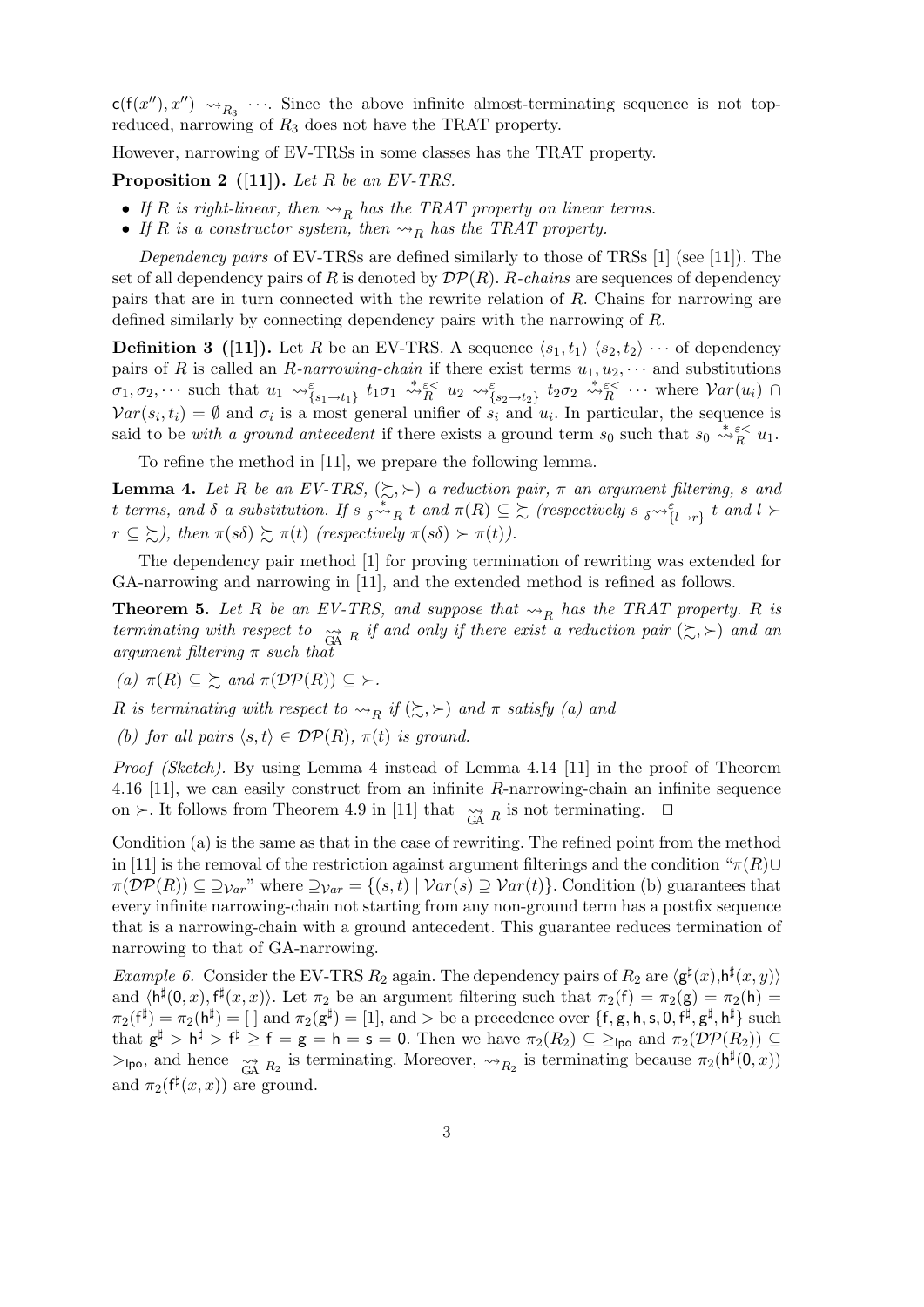The sufficient condition for termination of GA-narrowing in Theorem 5 corresponds to that for termination of rewriting. From this fact, the implementation of an automatic termination proof by Theorem 5 can be easily realized by relaxing the restriction "being TRSs" on inputs of existing tools, which are based on the dependency pair method for rewriting, to "being EV-TRSs". As we describe later, such implementation will be faulty if the existing tools are related to the dependency graph method.

## **3 Dependency Graph Method for Narrowing**

As described in the previous section, we succeeded in extending the dependency pair method for rewriting to a method for GA-narrowing, without differences. This extension makes it also possible to extend the *dependency graph method* for rewriting [1] to a method for GAnarrowing. Unfortunately, unlike the case of the dependency pair method, we must add a condition to the original method. The dependency pair method cannot prove termination of the EV-TRS  $R_4 = \{f(x, x) \rightarrow y\}$ , but the dependency graph method enables us to prove it.

We first define the dependency graph for narrowing.

**Definition 7.** Let *R* be an EV-TRS. The *narrowing dependency graph* of *R*, denoted by  $NDS(R)$ , is the directed graph whose nodes are the dependency pairs of R, and there is an arc from  $\langle s, t \rangle$  to  $\langle u, v \rangle$  if  $\langle s, t \rangle \langle u, v \rangle$  is an *R*-narrowing-chain.

The notion of *strongly connected subgraphs* (*SCSs*, for short) of  $N\mathcal{DG}(R)$  is the same as the notion of 'cycle' in [14].

**Theorem 8.** Let  $R$  be an EV-TRS.  $R$  is terminating with respect to  $\tilde{G}$ <sup> $\tilde{A}$ </sup>  $R$ <sup>*if for every SCS*</sup> *P* in  $NDS(R)$  there exist a reduction pair  $(\succsim, \succ)$  and an argument filtering  $\pi$  such that

- *(a)*  $\pi(R) \subseteq \succsim$ ,  $\pi(\mathcal{P}) \subseteq \succsim$  *and*  $\pi(\mathcal{P}) \cap \succ \neq \emptyset$ *, and*
- (b) either  $\pi(P') \subseteq \sum \sigma \pi(R) \cup \pi(P') \subseteq \supseteq_{Var}$ , where P' is a set of dependency pairs, each *of which is reachable to a pair in*  $\overline{P}$  *on the graph*  $NDS(R)$ *.*

 $R$  *is terminating with respect to*  $\leadsto_R$  *if for every SCS*  $P$  *in*  $\mathcal{N}DG(R)$ *, there exist a reduction pair*  $(\succsim, \succ)$  *and an argument filtering*  $\pi$  *such that* (*a*) *and* 

*(c)* for a pair  $\langle s, t \rangle$  *in*  $\mathcal{P}, \pi(t)$  *is ground.* 

*Proof (Sketch)*. Similarly to the proof of this method for rewriting, we can easily show that an infinite narrowing-chain with a ground antecedent, which is caused by an SCS  $P$ , implies an infinite sequence of  $\succ$ . To guarantee the existence of a ground antecedent for the sequence of  $\succ$ , condition (b) is used. Note that (c) implies (b).  $\square$ 

Condition (a) is similar to that in the case of rewriting, and (b) guarantees the existence of ground antecedents (with respect to  $\geq$ ) for looping by  $P$ . For example, consider the EV-TRS  $R_5 = \{ g(x) \rightarrow \text{add}(y, x), \text{add}(0, y) \rightarrow y, \text{add}(s(x), y) \rightarrow s(\text{add}(x, y)) \}$ . It is clear that  $\tilde{G}$ <sup>A</sup>  $R_5$  is not terminating. If condition (b) in Theorem 8 is missing, then termination of  $\widetilde{G}$ <sup>A</sup> $R_5$ <sup>can</sup> be proved. To avoid such incorrect proof, condition (b) is necessary. Condition (b) makes it difficult to introduce this method to existing termination provers based on the dependency graph method. Condition (c) corresponds to Theorem 5 (b).